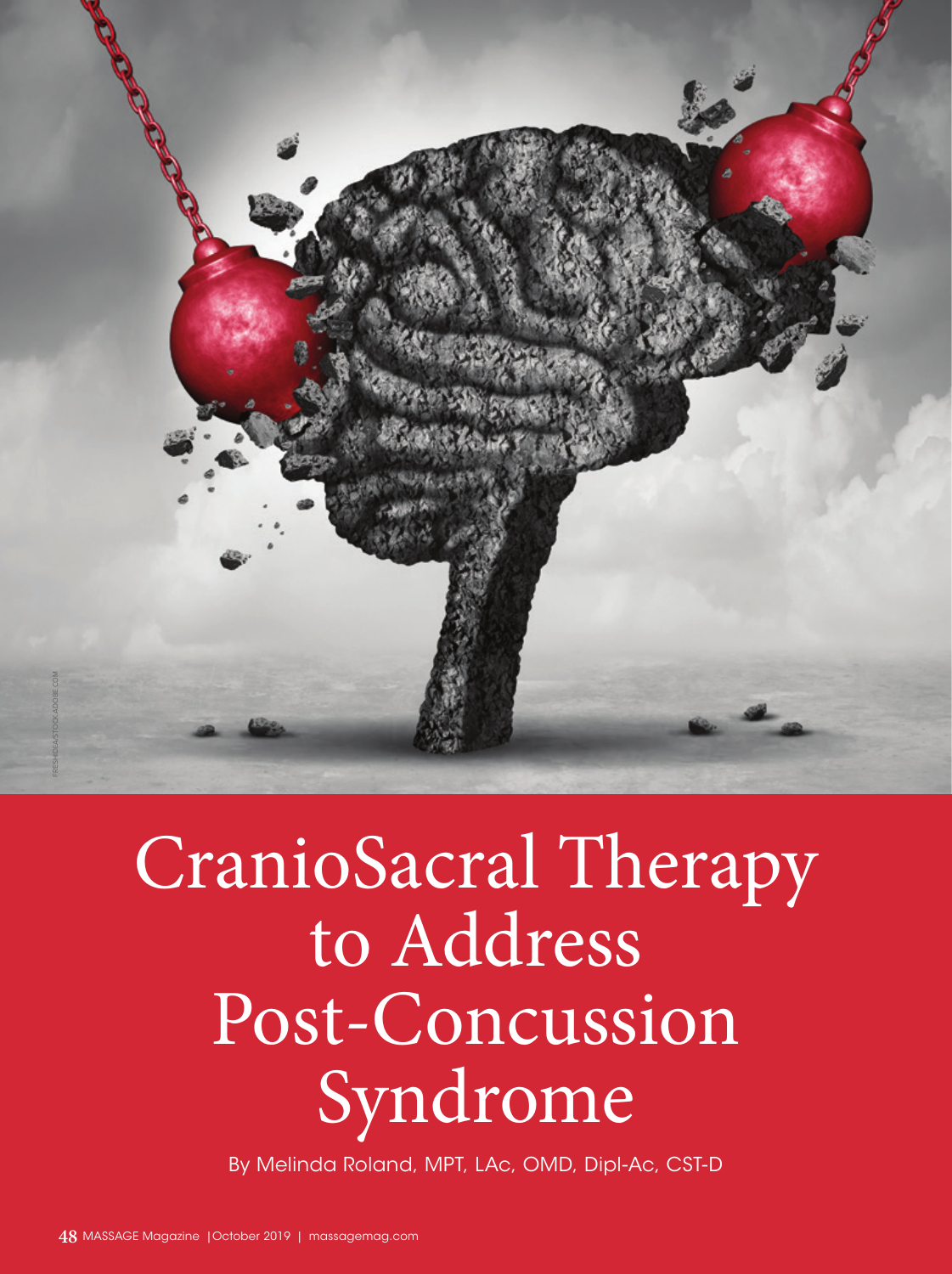#### **TIME TO READ: 15 MIN.**

oncussion, traumatic brain injury and post-concussion syndrome have been in the news for several years now, with professional and school-age athletes alike suffering post-concussion syndrome have been in the news for several years now, with from these injury-caused conditions. The Centers for Disease Control and Prevention (CDC) reports that "from 2006 to 2014, the number of TBI-related emergency department visits, hospitalizations and deaths increased by 53%."

The effects are serious and can be long-lasting. One therapy that has shown promise for treatment is CranioSacral Therapy as developed by John Upledger, DOO, OMM (1932–2012). CranioSacral Therapy is a gentle, noninvasive manual therapy that detects and modifies restrictions in the craniosacral system as well as strain patterns throughout the body. Of course, it is essential to remember that neither massage therapists nor CranioSacral therapists diagnose; however, the therapist may be in a place to address such a condition if on a medical team or the recipient of a referral.

#### **What is Concussion?**

Concussion is considered a mild traumatic brain injury, and is a complex pathophysiological process affecting the brain that may or may not involve a loss of consciousness. Traumatic brain injury is defined as "a disruption in the normal function of the brain that can be caused

by a bump, blow, or jolt to the head, or penetrating head injury," according to the CDC.

Concussion can also occur via biomechanical forces taken in elsewhere in the body, such as a hard fall on the sacrum, a hard hit to the body, or the forceful movement of the head without any direct contact with an object, such as in a whiplash injury. The forces generated are transmitted to the head and brain as well as the entire body, causing the brain to move, often violently, within the cranial vault, with ensuing injury.

#### **What is Post-Concussion Syndrome?**

Post-concussion syndrome describes a group of three or more symptoms that persist after a concussion, sometimes for months or years. Common complaints include headache, cervical pain, photophobia and visual dysfunction, noise sensitivity and tinnitus, dizziness, balance

and coordination problems, and fatigue.

In addition, such cognitive changes as memory impairment, especially shortterm memory, difficulty concentrating, confusion, fogginess, and such behavioral changes as anxiety, irritability and depression, as well as insomnia, are often seen in post-concussion syndrome.

Some symptoms, such as cognitive and behavioral changes and sensitivities to noise, may not develop for days or weeks after the injury occurs. The strongest and most consistent predictor of slower recovery from concussion was greater severity of a person's acute and subacute symptoms following injury.<sup>1</sup>

There are many causes of postconcussion syndrome symptomatology. Impact can cause structural damage to the brain or interruption of neural communication.

"Immediately after biomechanical injury to the brain, abrupt, indiscriminate release of neurotransmitters and unchecked ionic fluxes occur … These ionic shifts lead to acute and subacute changes in cellular physiology. The resulting energy crisis is a likely mechanism for post-concussive vulnerability, making the brain less able to respond adequately to a second injury and potentially leading to longer-lasting deficits."<sup>2</sup>

Delicate structures responsible for vision or balance can be affected. Resultant cervical dysfunction can create similar long-lasting symptoms. The interconnectedness of connective tissue and structure forms a matrix through which strain patterns can be transmitted throughout the body and the brain in all directions.

<sup>1.</sup> Iverson GL, Gardner AJ, Terry DP, et al. "Predictors of clinical recovery from concussion: a systematic review." *British Journal of Sports Medicine.* 2017; 51:941-948 2. Christopher, C, Hovda, D. "The neurometabolic cascade of concussion," *Journal of Athletic Training.* 2001; Vol 36(3)Jul-Sept.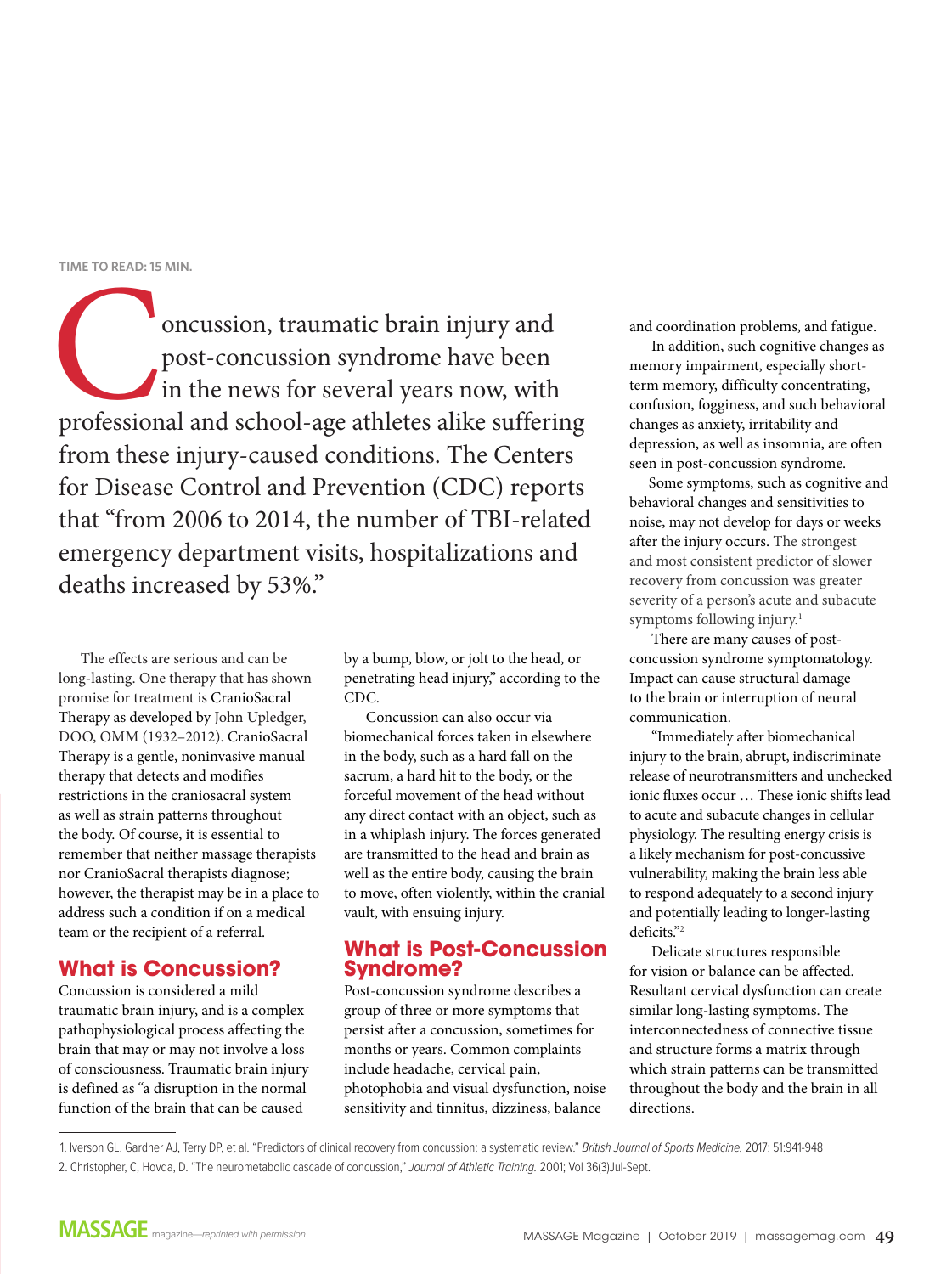Clinically, we see significant and far-reaching results regularly in the treatment of post-concussion syndrome when the rehabilitation approach includes CranioSacral Therapy.

### **Anatomy of the CranioSacral System**

The craniosacral system consists of the meningeal membranes, including the dural membranes surrounding the brain and spinal cord, the osseous and fascial structures to which the meningeal membranes attach, the non-osseous connective tissue structures which are intimately related to the meningeal membranes, the cerebrospinal fluid, the ventricles and all the structures related to the production and resorption of the cerebrospinal fluid, the meninges and the craniosacral system glia cells.

The brain and spinal cord are covered and protected by layers of tissue called the meninges. The anatomy of the craniosacral system includes the cranial vault, which is lined with the two-layered dura mater, an endosteal layer firmly attached to the inner surface of the skull and an inner meningeal layer.

In some areas, the dural meningeal layer reflects inward and forms partitions, creating the quadrilateral space that houses the brain. The dural tissue, or membrane, forms a vertical partition that separates and contains the left and right hemispheres of the cerebrum (*falx cerebri*) and the cerebellum (*falx cerebelli*). The dura that forms the posterior horizontal partition (*tentorium cerebelli*) acts as a mezzanine floor of sorts, with the occipital and temporal lobes above and the cerebellum below.

"The falx sits like a mohawk hairstyle between the brain's two halves and

is stiffer than the rest of the brain, like leather versus gelatin. Watching reproductions of the recorded impacts and additional simulations, the researchers saw that hits to the side of the head could produce vibrations in the falx, due to its stiffness. Those could then propagate down to the corpus callosum, creating the kind of tissue strain that is often implicated in concussion."3 The authors went on to further describe C-shape waves produced in the falx by simulated strikes that moved the head toward the shoulder and S-waves from those that caused the head to turn. CranioSacral Therapy approaches this kind of membranous strain gently and effectively.

The second layer of the meninges is the arachnoid layer, which follows and attaches directly to the dural layer. The innermost meningeal layer, the pia mater, follows the brain contours like shrink wrap. With firm attachments at the foramen magnum and at C2 and C3 segments of the cervical spine, the dural tissue continues caudally to form a tube that surrounds the spinal cord, tethered only by ligaments, until anchoring at the second sacral segment, exiting out of the sacral canal and blending with the periosteum of the coccyx. The dura mater accompanies the spinal nerves as they exit the intervertebral foramina, forming dural sleeves that attach on the vertebral bodies.

The cushioning cerebral spinal fluid is located between the arachnoid and pia mater in the sub-arachnoid space. The cerebral spinal fluid surrounds, protects,

nourishes and cleanses the brain and spinal cord. It flows within the dural system, around and throughout the brain, where the flow is regulated by glial cells, around the spinal cord to the dural sleeves, and it is affected by dural tension.

The deepest layer of the meninges, the pia mater, is firmly connected to the dura mater of the craniosacral system via the arachnoid layer. The innermost surface of the pia mater also has a direct connection to the brain itself. It directly adheres to the brain's matrix of glial cells via glial end-feet that form a membrane layer, called the outer glial limiting membrane. These direct and significant connections provide a plausible mechanism by which trauma to boney structures lined with dura, as well as connective tissue strain from throughout the body, can be communicated deep into the glial matrix that makes up the brain and supports its vulnerable structures.

#### **Treatment of Post-Concussion Syndrome**

Typically, management of post-concussion syndrome involves symptomatic treatment. Medication, physical therapy, and vestibular and vision therapy are traditionally used to diminish complaints and restore function.

However, clinically, we see significant and far-reaching results regularly in the treatment of post-concussion syndrome when the rehabilitation approach includes CranioSacral Therapy. In addition to being an effective treatment approach

3. Stanford University. "Role of a deep brain structure in concussion," *ScienceDaily.* 2019; March 12). Retrieved Aug. 16, 2019, from sciencedaily.com/releases/2019/03/190312151206.htm.